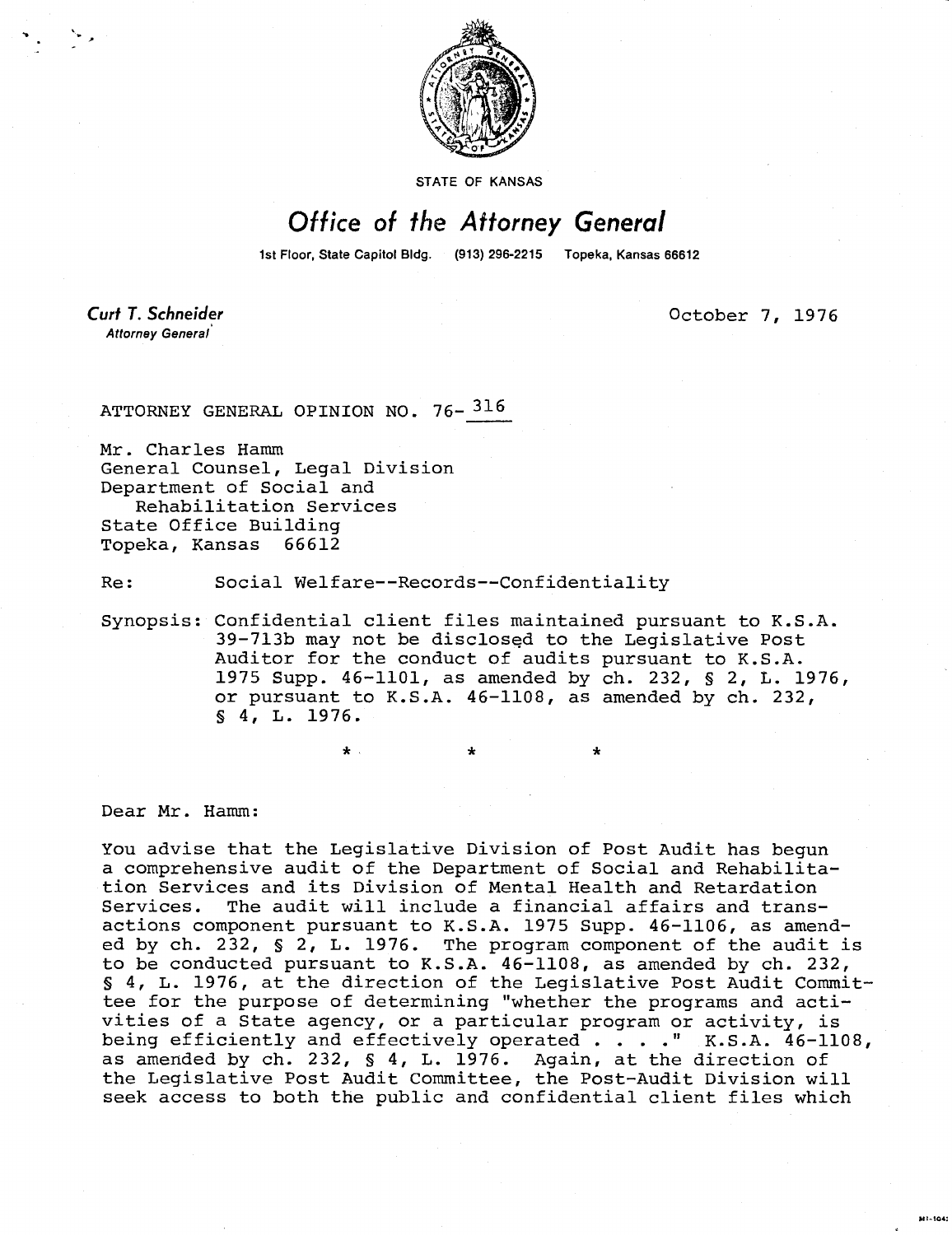Mr. Charles Hamm Page Two October 7, 1976

are maintained by the Department of Social and Rehabilitation Services. We have been furnished a summary of the Audit Guide and Specifications for this Comprehensive Audit, dated September 21, 1976, by the Legislative Division of Post Audit.

You advise that questions have arisen concerning the privacy of confidential client files of the Department, maintained pursuant to K.S.A.' 39-713b. By letter of September 23, 1976, from Dr. Richard Brown, Legislative Post Auditor, to Dr. Harder, Secretary of Social and Rehabilitation Services, Dr. Brown has proposed steps designed to safeguard the confidentiality of these files and information therein. It is proposed that only audit team members, the Legislative Post Auditor, Deputy Post Auditor and the Director of Administration would have access to information regarding individual clients, that all access to information extracted from confidential files would be kept under locked security during the audit and returned to the Department after the audit, and that no information would be disclosed in written or verbal form which would allow identification of individual clients, except as required by K.S.A. 1975 Supp. 46-1106(d) and (e), as amended by ch. 232, § 2, L. 1976.

Prior to a 1975 amendment, 42 U.S.C.A. § 602, relating to aid to needy families under the Social Security Act, provided in part thus:

> "(a) A state plan for aid and services to needy families with children must . . .

> > \*

(9) provide safeguards which restrict the use or disclosure of information concerning applicants and recipients to purposes directly connected with the administration of aid to families with dependent children . . . ."

This provision was amended, effective August 1, 1975, by P.L. 94-88, to provide in pertinent part thus:

> "(9) provide safeguards which restrict the use of disclosure of information concerning applicants or recipients to purposes directly connected with (A) the administration of the plan of the State approved under this part .... (B) any investigation, prosecution, or criminal or civil proceeding, conducted in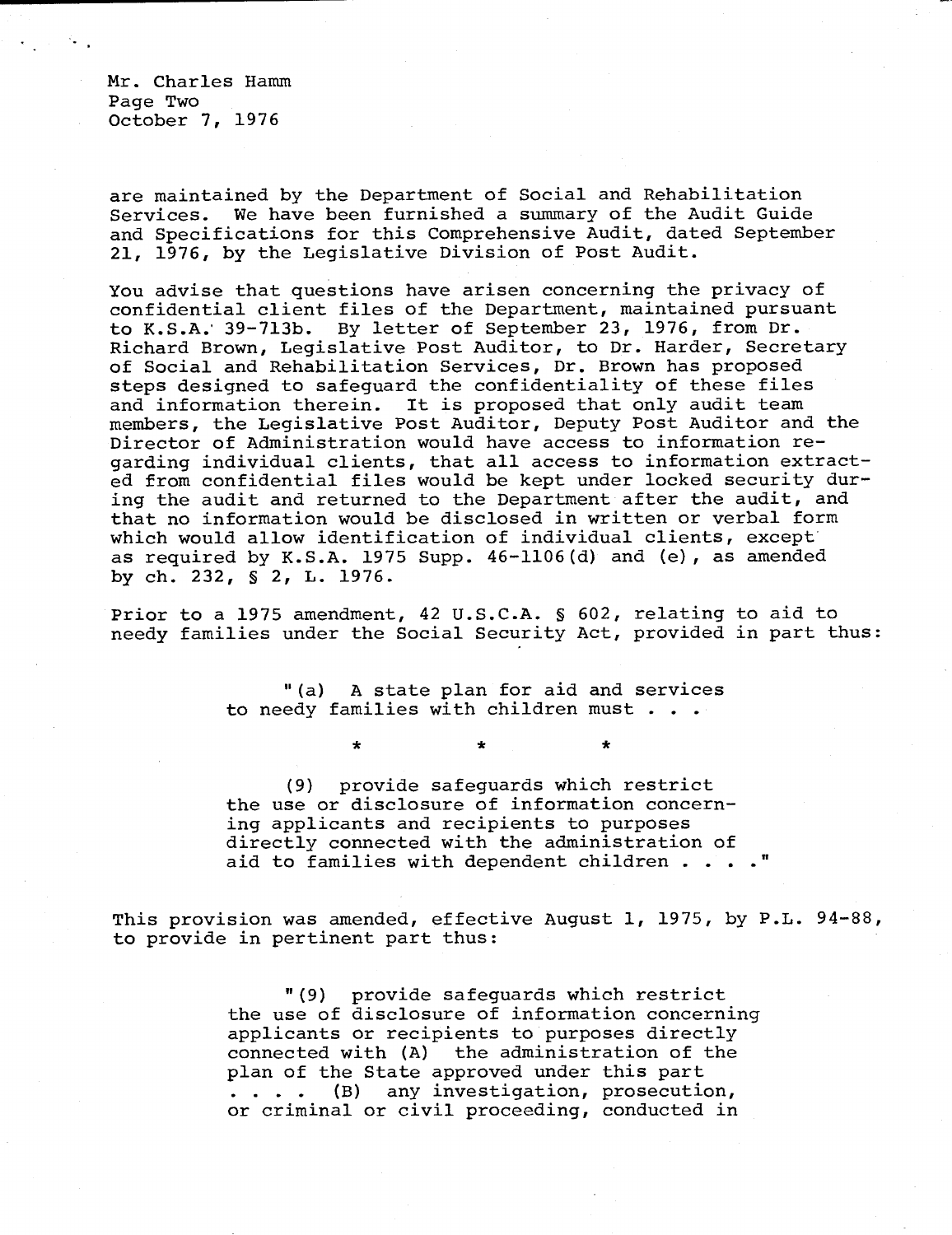Mr. Charles Hamm Page Three October 7, 1976

> connection with the administration of any such plan or program, and (C) the administration of any other Federal or federally assisted program which provides assistance, in cash or in kind, or services, directly to individuals on the basis of need; and the safeguards so provided shall prohibit disclosure, to any committee or a legislative body, or any information which identifies by name or address any such applicant or recipients." [Emphasis supplied.]

This provision was implemented by regulation, 45 C.F.R. 205.50 (a)(1)(i)(A),  $(B)$ , (C), in which it was construed to prohibit "disclosure to any committee or legislative body (Federal, State or Local) of any information that identifies by name and address any such applicant or recipient . . . . " However on February 12, 1976, the Social and Rehabilitation Service of the U.S. Department of Health, Education and Welfare issued action transmittal SRS-AT-76-23(APA), to state administrators, concluding that disclosure of information concerning applicants for and recipients of financial assistance is permitted to a committee or legislative body upon proper request and certification that the information is requested for specified purposes.

In addition, we have been furnished a letter of April 9, 1976, from Under Secretary Marjorie Lynch, of the U.S. Department of Health, Education and Welfare, to Mr. Tom Jensen, President of the National Conferences of State Legislatures, stating that 45 C.F.R. 205.50(c) refers only to elected members of legislative bodies and committees, and not to agencies which are created, appointed or employed by a federal, state or local legislative body.

We are concerned here, however, with the general assistance program of the State of Kansas, which is solely state-supported and is administered entirely by the state. In this regard, K.S.A. 39-713b is of overriding importance. It provides in pertinent part thus:

> "From and after January 1, 1974, the secretary shall maintain two (2) files of the cases; one (1) shall be the public file, which shall contain the approval and financial data needed, and the other shall be the case record file containing the case history and confidential personal or family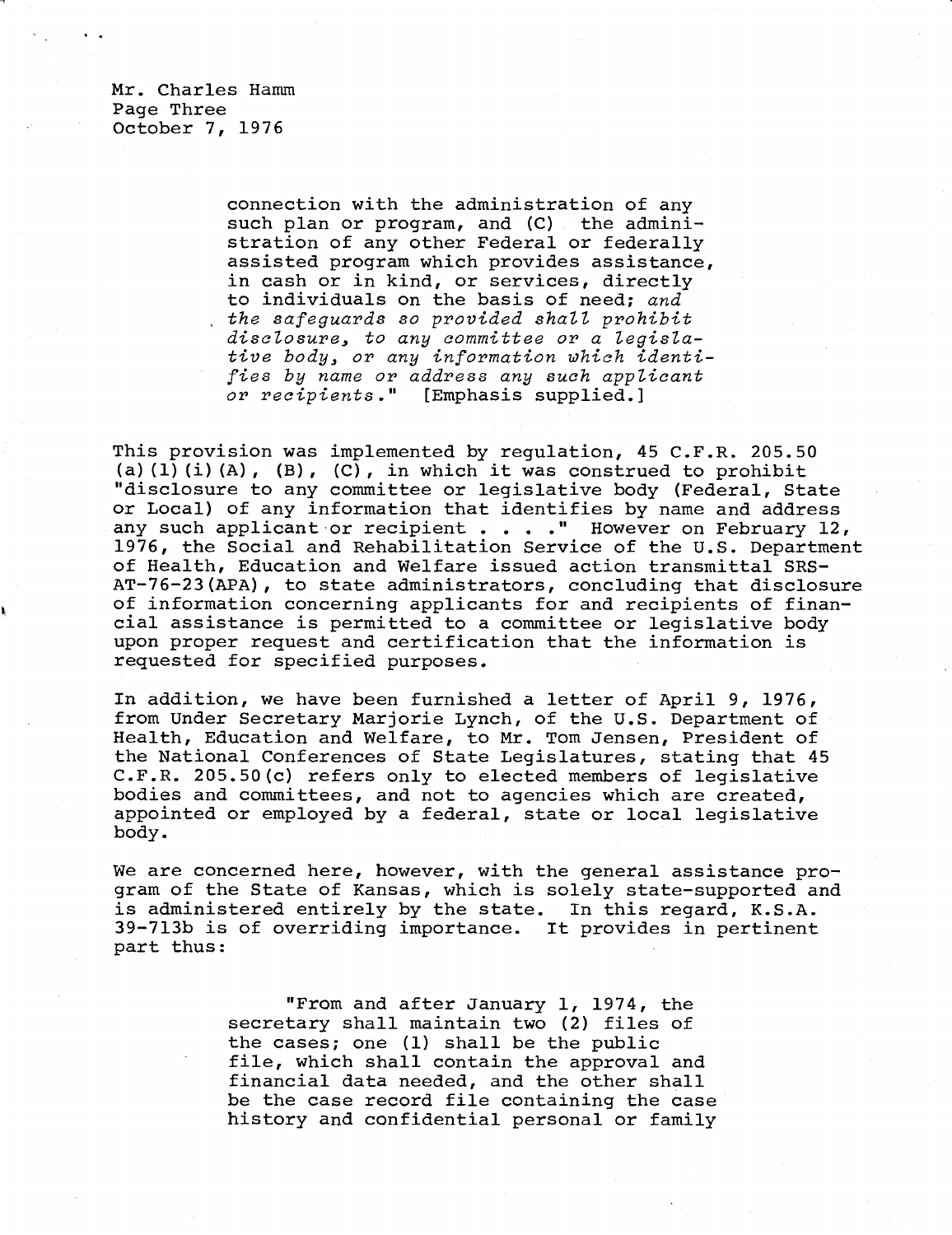Mr. Charles Hamm Page Four October 7, 1976

> data which is obtained in the course of assisting the client. The confidential case record files shall be kept by the secretary and they may be available only to the officers and employees of the secretary." [Emphasis supplied.]

Any person who shall knowingly and willfully violate this or any other provision of this section is subject to prosecution for a misdemeanor offense. The confidentiality imposed by this section is absolute and unqualified. It is suggested that the statutory mandate of the Legislative Post Audit Division entitles it to access to these records. The Legislative Post Auditor is given some express authority to require access to records. K.S.A. 1975 Supp. 46-1106, as amended by ch. 232, § 2, states in pertinent part thus:

> "(f) The post auditor, in the discharge of the duties imposed under this act, may require state agencies to preserve and make available their accounts, records, documents, vouchers, requisitions, payrolls, cancelled checks or vouchers and coupons, and other evidence of financial transactions."

It may be argued, further, that access to such confidential data is necessary to permit the Post Auditor to satisfy the direction of the Post Audit Committee to determine, in this instance,

> "whether the programs and activities of a state agency, or a particular program or activity, is being efficiently and effectively operated. . . ."

In my judgment, the general statutory charge of the Post Auditor, acting either with or without the express direction of the Post Audit Committee, does not entitle the audit staff of the Post Audit Division to intrude upon the express confidentiality with which the Legislature has seen fit to cloak the confidential client files in the custody of the Secretary of Social and Rehabilitation Services relating to general assistance clients.

In other states, access of legislative auditors and post auditors to confidential records is expressly assured by statute. See, e.g.,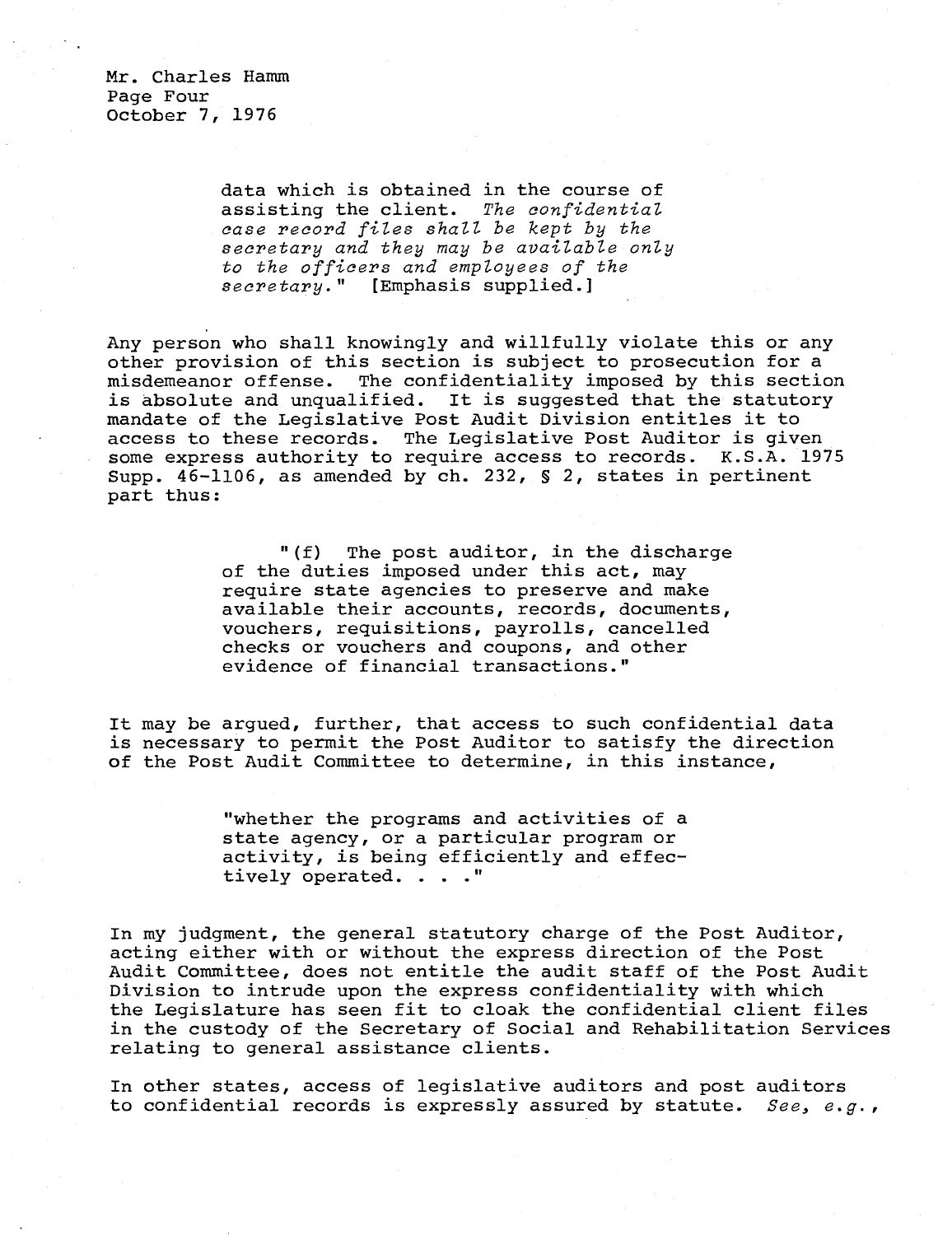Mr. Charles Hamm Page Five October 7, 1976

R.C.Montana 1947, § 79-2314. In addition, such provisions may be accompanied by protective mandates that confidentiality of data shall be maintained by such other agencies. We have no such provisions in Kansas.

The Secretary of Social and Rehabilitation Services is required by K.S.A., 79-708c(c) to advise the governor and the legislature "on all social welfare matters covered in this act," i.e. K.S.A. 39-701 et seq. This provision, however, does not authorize the disclosure of any information which is declared to be confidential under the act. Moreover, the Secretary may not by regulation authorize the disclosure of any information which is declared by statute to be confidential, for any such regulation is, to that extent, beyond the authority vested in the Secretary.

K.A.R. 1976 Supp. 30-4-12B(4) states thus, in pertinent part, regarding confidential information:

> "Unless otherwise prohibited by law, the agency is required to release confidential information when the purpose of such release is directly related to (a) the administration of the SRS program; (b) an investigation or criminal or civil proceeding being conducted in connection with the administration of the program, or (c) the reporting to the appropriate law enforcement officials the intention of a client to commit a crime. Further, the agency is required to release confidential information concerning ADC, ADC-FC, and EA clients under certain circumstances as specified in 42 U.S.C.A. 602(a)(9), as amended effective August 1, 1975, herein adopted by reference." [Emphasis supplied.]

If K.S.A. 39-713b imposes absolute confidentiality, as it does, the Secretary is powerless to qualify that confidentiality by regulation. The caveat "[u]nless otherwise prohibited by law" is controlling in this instance, for disclosure is indeed prohibited by a clear and unambiguous statute which mandates unqualified and absolute confidentiality. If there is some canon of statutory interpretation which warrants interpretive qualification of this provision, it is for the courts to discover and apply it. Even if disclosure were not absolutely prohibited by law, and disclosure were sought to be justified as being "directly related to . . . the administration of the SRS program," it is highly questionable whether the justification would be sound. The legislative post-auditor has